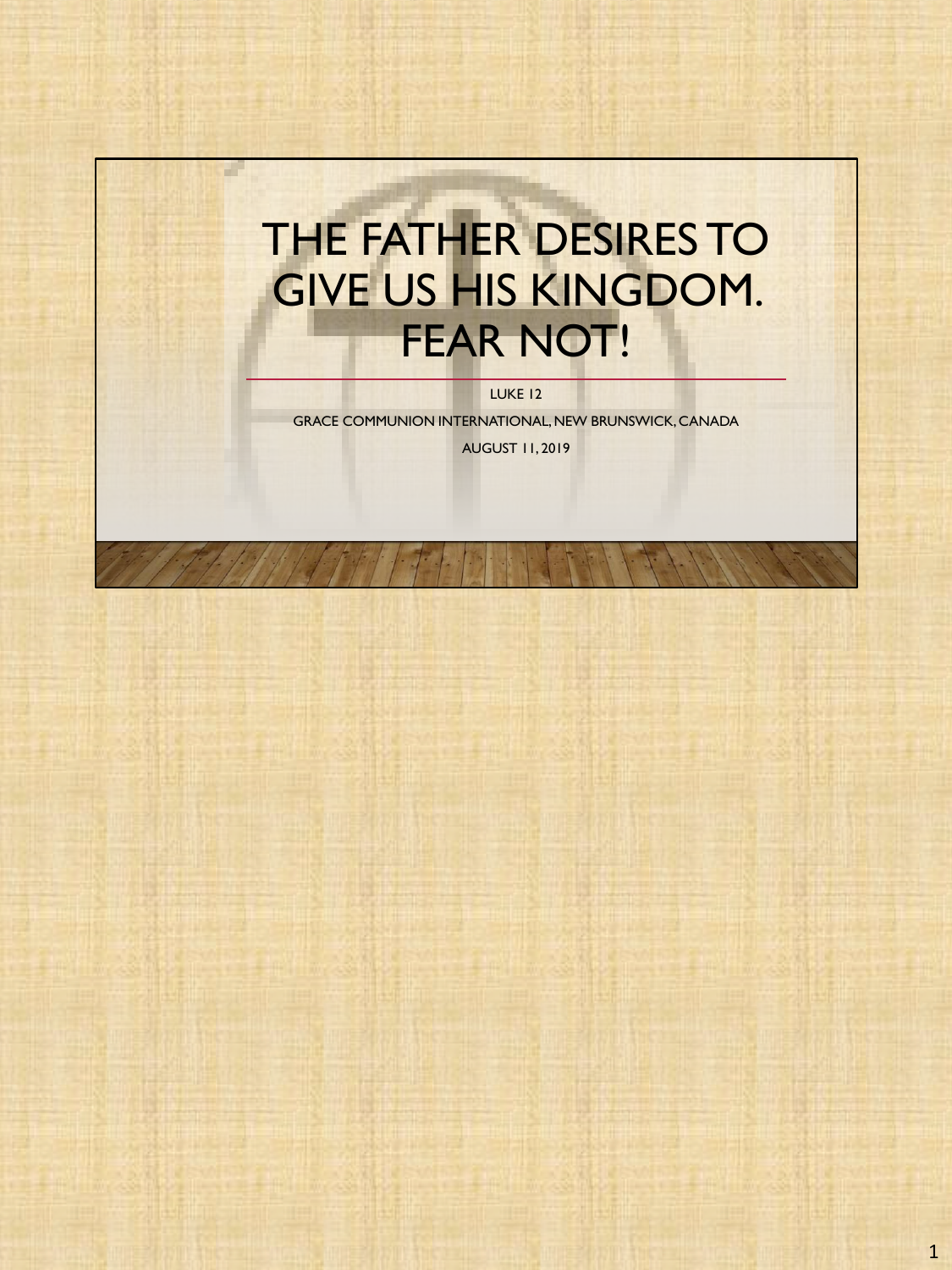## SCRIPTURE READING LUKE 12:32-40

"32 "Fear not, little flock, for it is your Father's good pleasure to give you the kingdom.

2

The Father Desires to Give Us His Kingdom. Fear

33 Sell your possessions, and give to the needy. Provide yourselves with moneybags that do not grow old, with a treasure in the heavens that does not fail, where no thief approaches and no moth destroys.

34 For where your treasure is, there will your heart be also.

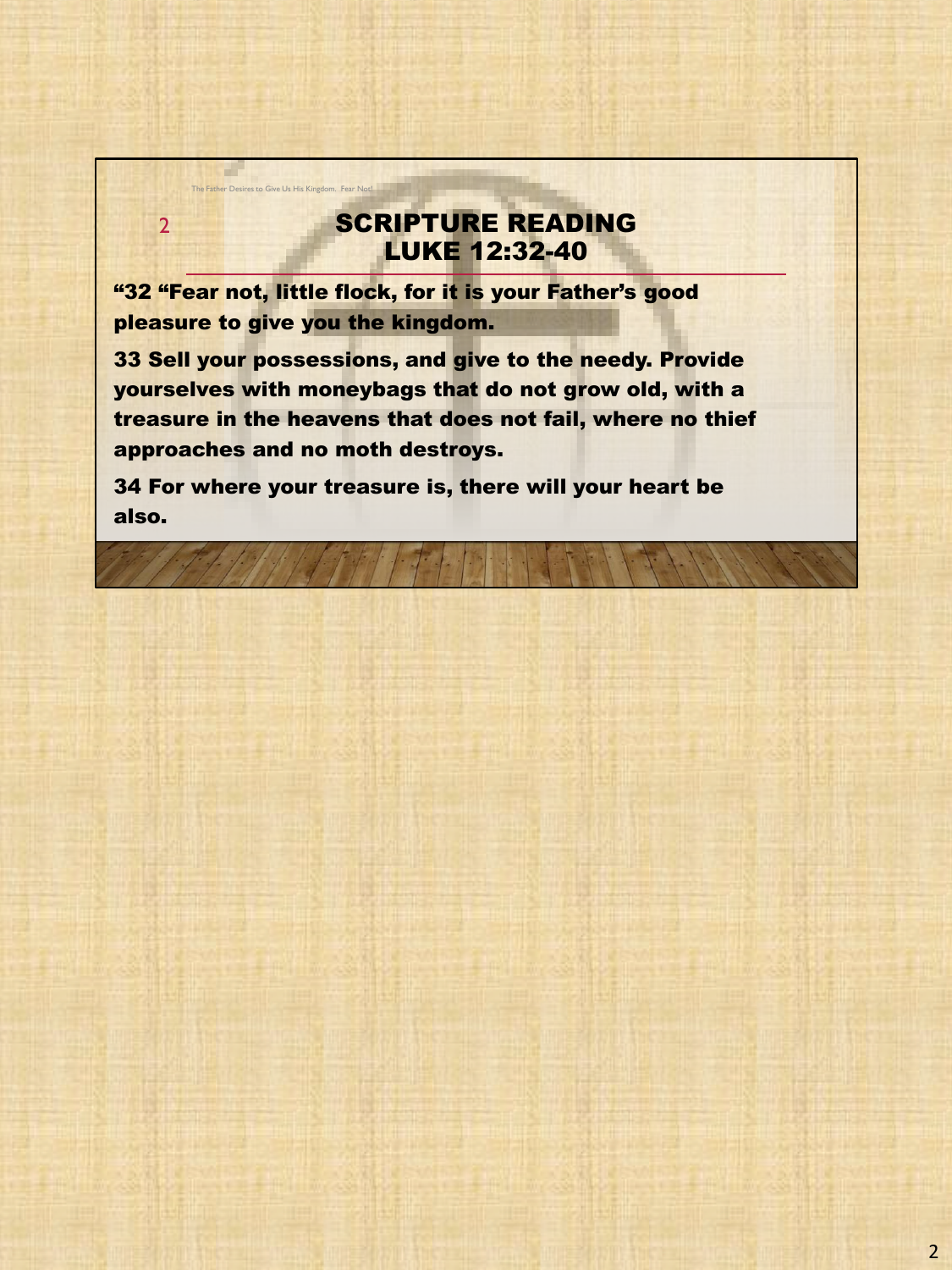3 35 "Stay dressed for action and keep your lamps burning, 36 and be like men who are waiting for their master to come home from the wedding feast, so that they may open the door to him at once when he comes and knocks. 37 Blessed are those servants whom the master finds awake when he comes. Truly, I say to you, he will dress himself for service and have them recline at table, and he will come and serve them.

The Father Desires to Give Us His Kingdom. Fear Not!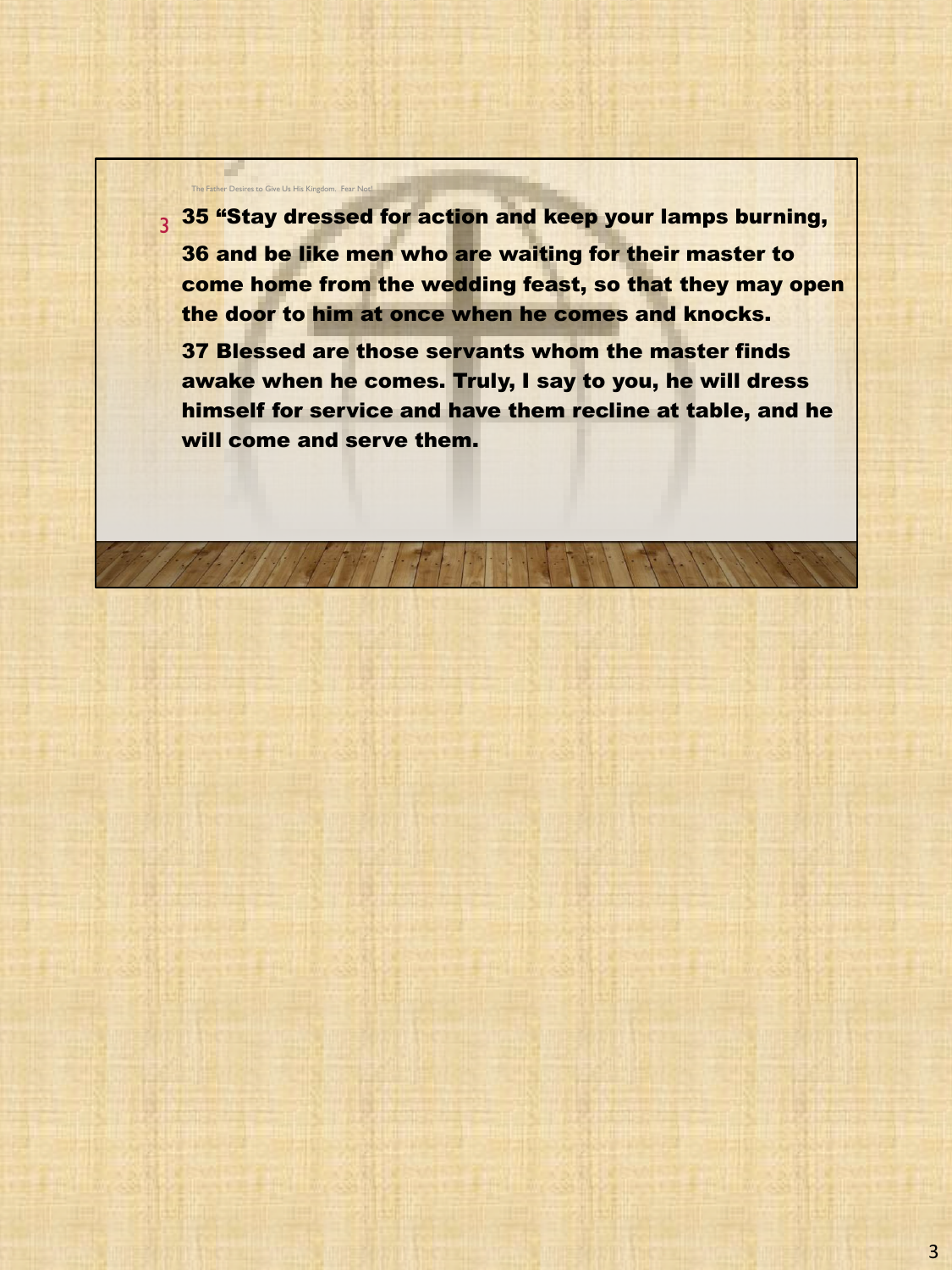4 38 If he comes in the second watch, or in the third, and finds them awake, blessed are those servants!

The Father Desires to Give Us His Kingdom. Fear No

a.

39 But know this, that if the master of the house had known at what hour the thief was coming, he would not have left his house to be broken into.

40 You also must be ready, for the Son of Man is coming at an hour you do not expect."" (Lu 12:32-40 ESV)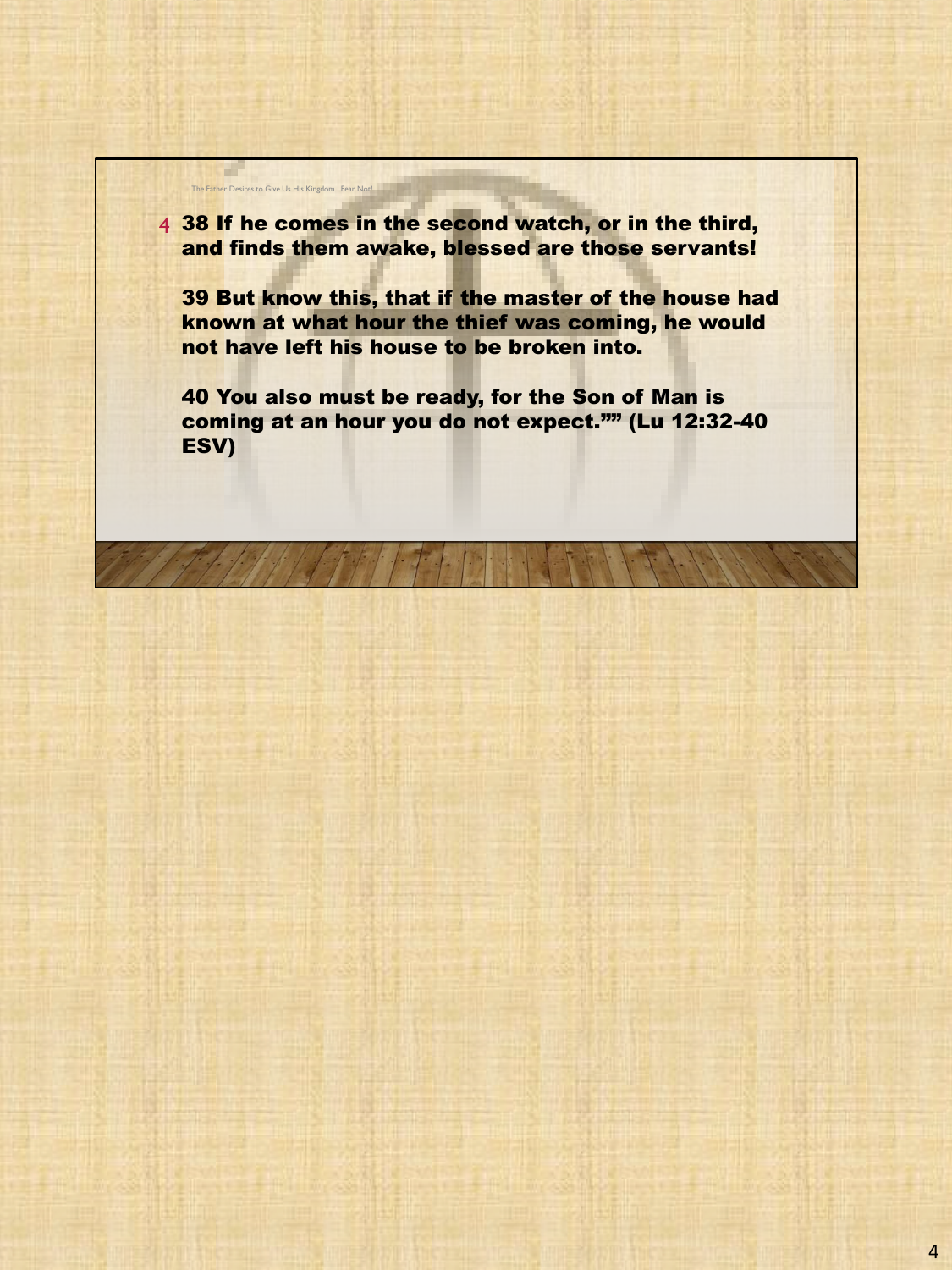

In this passage of Scripture, Jesus is teaching us about the Father's delight and good pleasure to give the kingdom to his disciples.

First, let us consider the context of this chapter. (Next slide)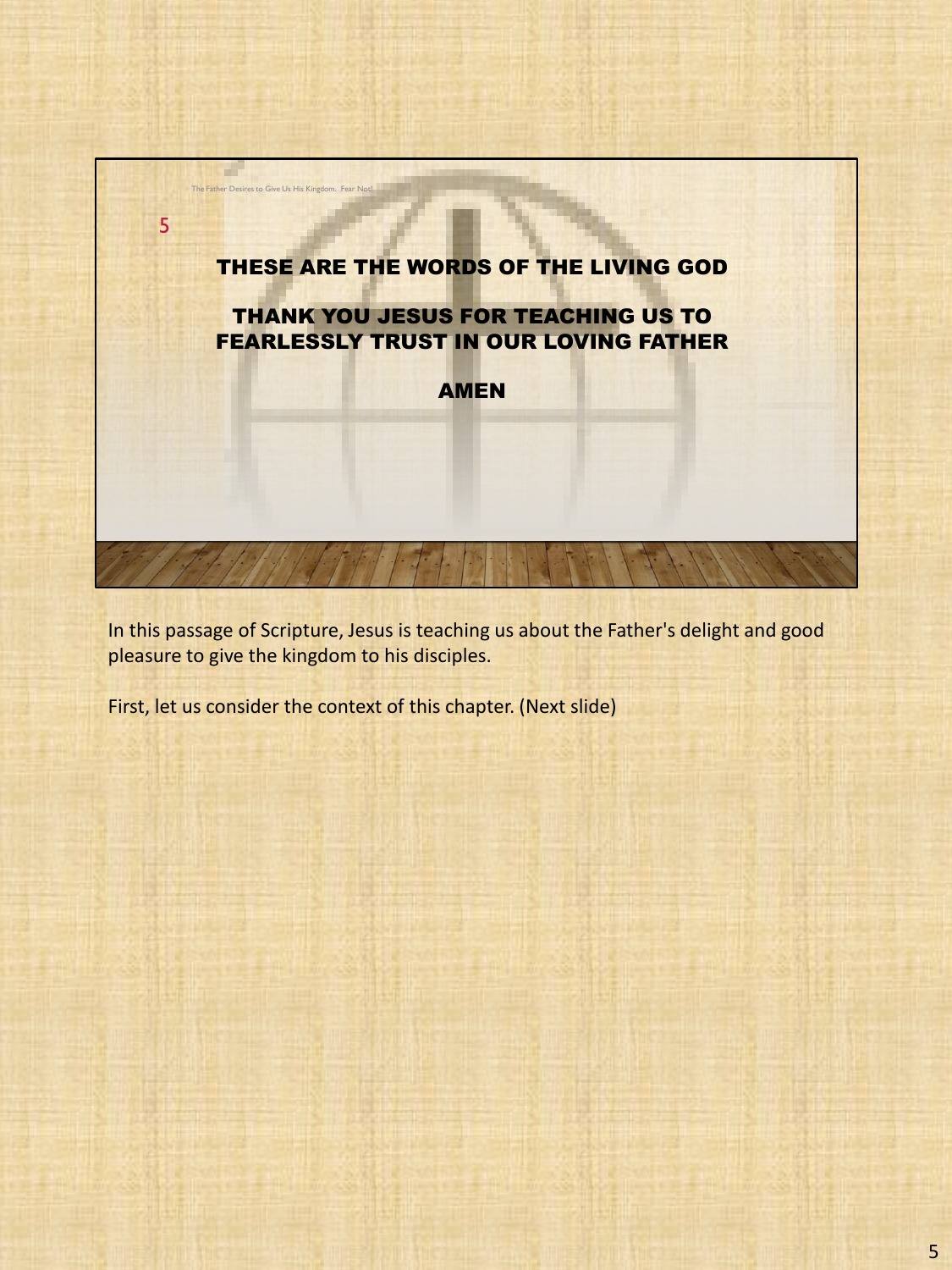## CONTEXT OF LUKE CHAPTER 12

• 1-3 Jesus teaches his disciples to beware of the leaven of the Pharisees which is hypocrisy.

6

The Father Desires to Give Us His Kingdom. Fear Not

a.

• 4-8 Jesus tells his friends not to fear men but to have fear/reverence for God. He tells them how valued they are so that they are not to fear.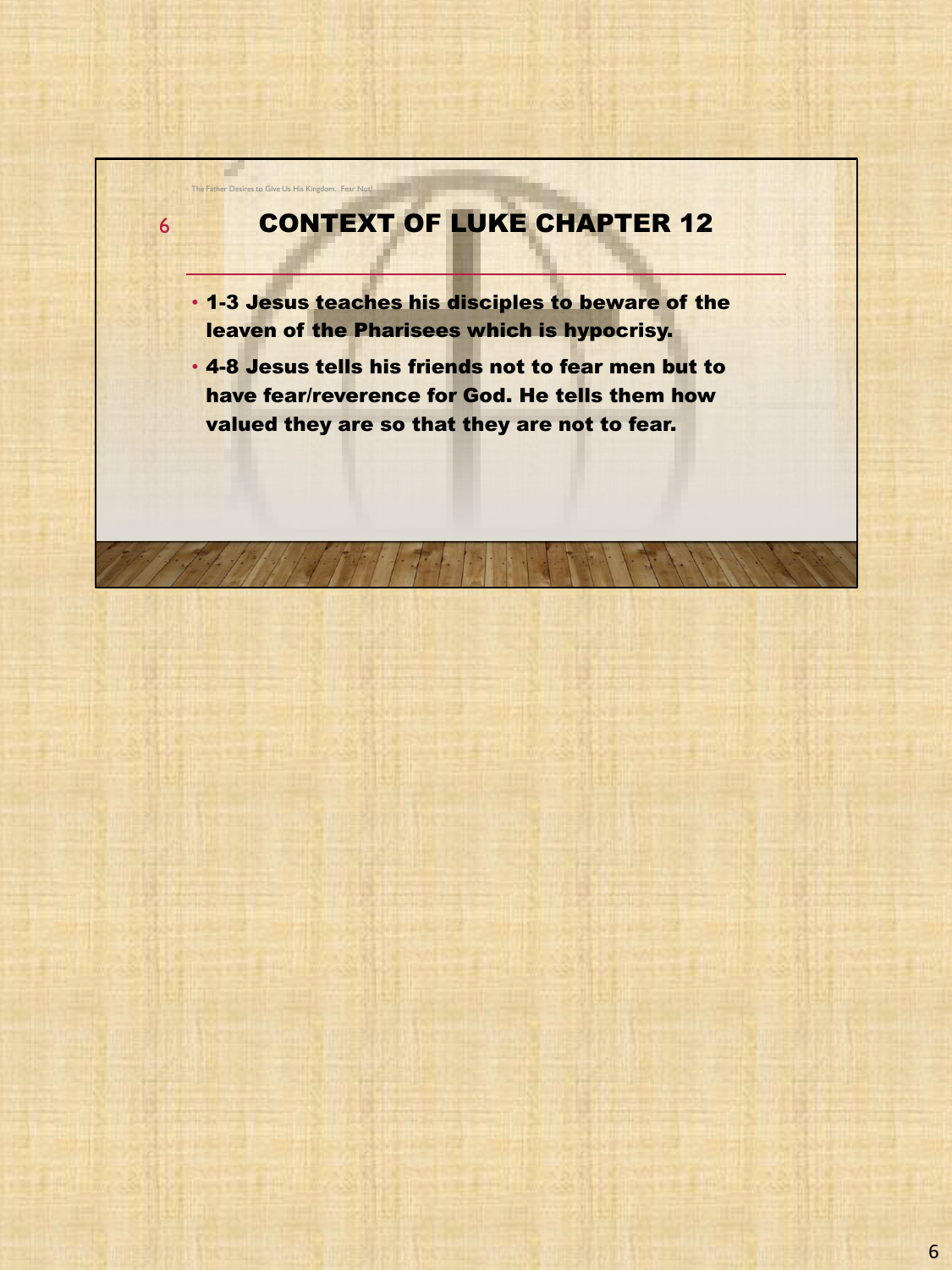7 acknowledging him before men and not denying him. 8-12 Jesus teaches about the importance of

He tells them about the dire consequences of blaspheming against the Holy Spirit.

He also tells them that when they are brought before synagogues, rulers and authorities not to be anxious about how they will defend themselves because the Holy Spirit at that moment will inspire them what to say.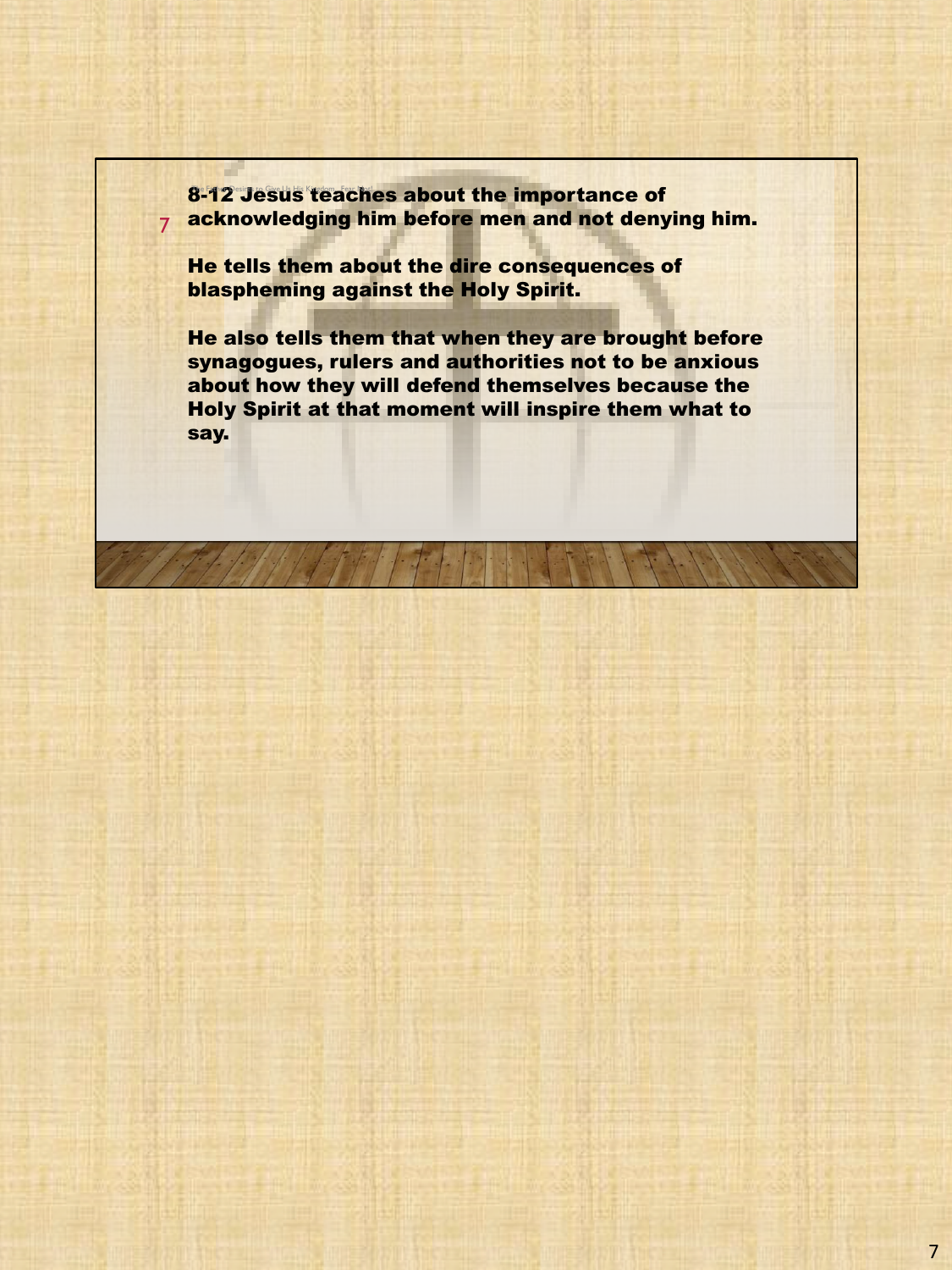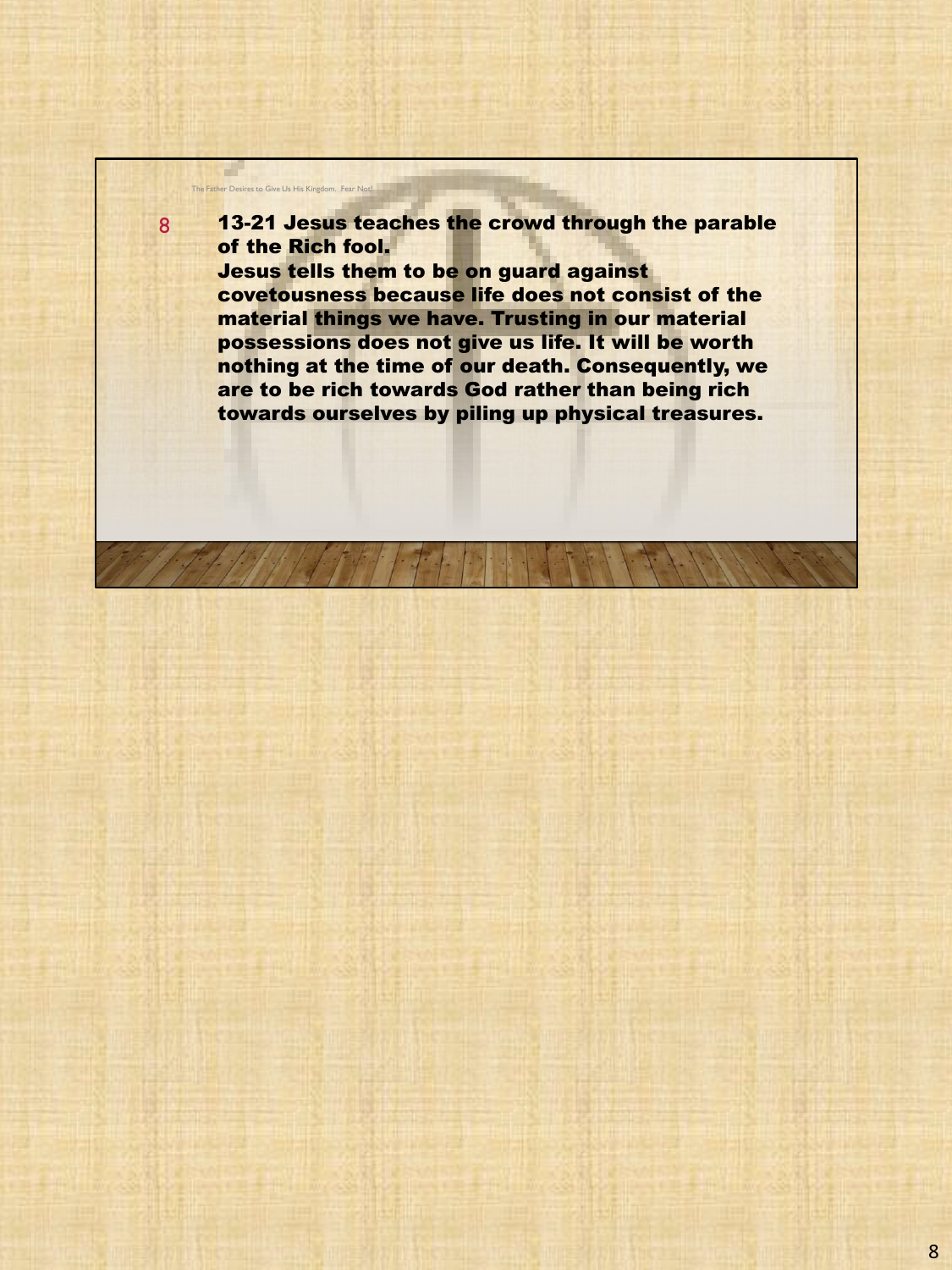22–33 Jesus teaches his disciples to seek first the kingdom of God and the necessities of life their clothing, what they will eat and drink will be provided by God.

9

The Father Desires to Give Us His Kingdom. Fear Not!

He teaches them to place their trust in God and not to worry and fret.

The disciples are to be different in their attitude from the nations of the world. We are to trust our Father because he knows all our needs and promises to provide.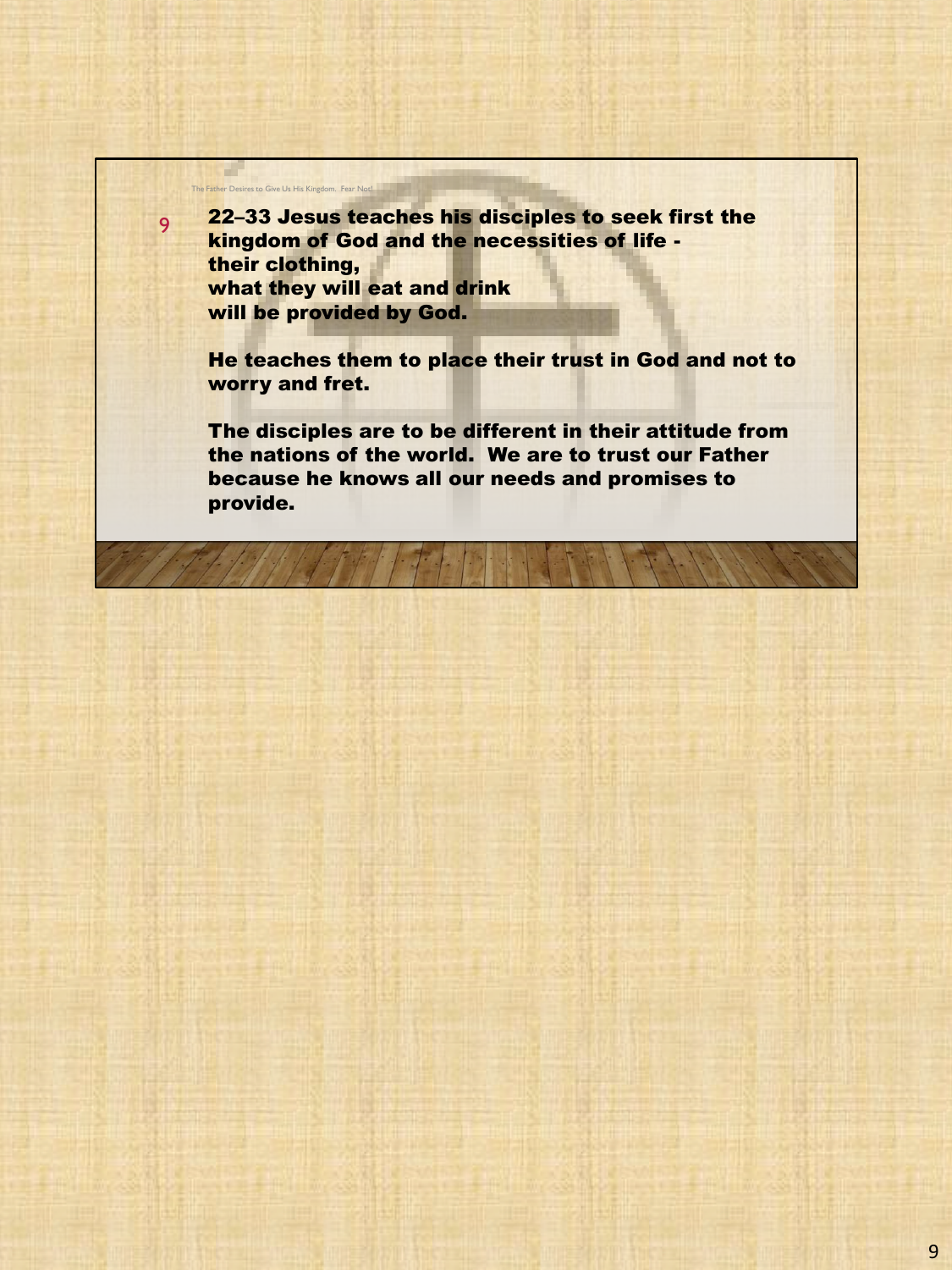

Jesus came to the earth, God in our flesh, to reveal the character of God, the character of his Father and of our Father. Only Jesus knows the Father and it is through his revelation that we come to know who God is.

Jesus calls his disciples, "little flock". Jesus compared himself to a shepherd. Sheep have a tendency to be easily startled and fearful. Jesus tells them not to fear.

The reason we are not to fear is that God takes pleasure in giving the kingdom to those who place their trust in Jesus Christ and who accept him as their Lord and Saviour in faith. In fact, it is God's desire that everyone should be saved. **"who desires all people to be saved and to come to the knowledge of the truth." (1 Ti 2:4 ESV).**

From Scripture, we know that not everybody will be saved because some will refuse salvation but that does not stop God's desire for everyone to be in his kingdom.

Knowing God's heart towards us, Jesus instructs us how to live in his grace here on earth.

As we read these verses, we need to remember that Jesus is the author and the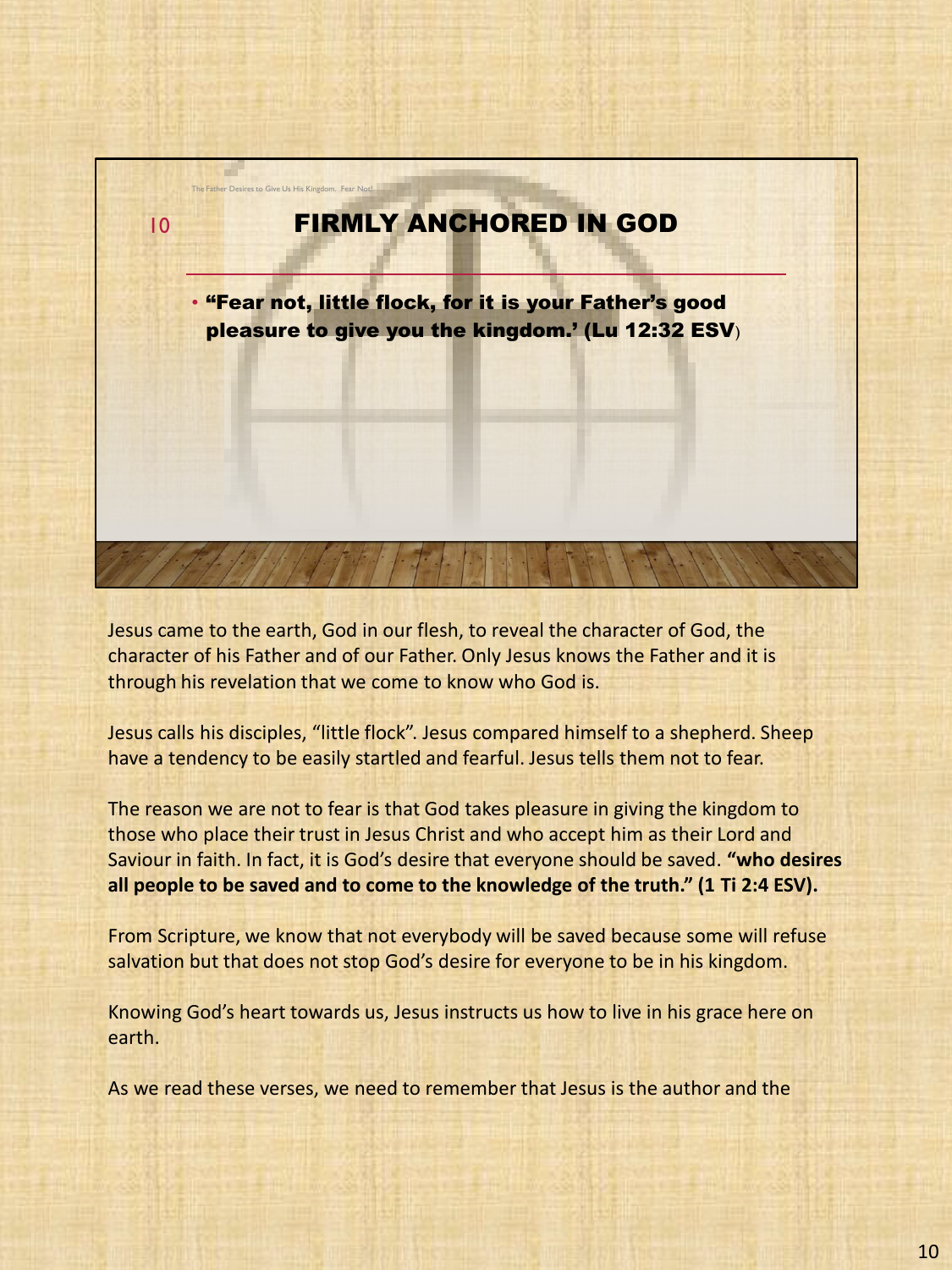### finisher of our faith.

He is the captain of our salvation. He is the pioneer. He is the firstfruit. He paved the way for us. Having taken our fallen human nature, he lived the perfect life for us as our perfect substitute.

United to him that we receive righteousness. We do not rely on our righteousness but on his.

Jesus completely met the requirements of the two greatest commandments for us as he lived perfectly as a man having taken on our fallen nature.

The two greatest commandments Jesus said are the following, **"You shall love the Lord your God with all your heart and with all your soul and with all your strength and with all your mind, and your neighbor as yourself." (Luke 10:27).**

As we become united to Christ, through the Holy Spirit, he changes our heart of stone to hearts of flesh. He gives us a new life. The apostle Paul tells us that he gives us his mind, his outlook because as we abide in God, God abides in us. Therefore, we have the mind of Christ indwelling in us through the Holy Spirit.

Secure in the Father's love and having been rescued from the kingdom of this world to be part of the kingdom of God, Jesus gives us instructions on how to trust him and how to be faithful to Him in his grace. Remember, this is all a free gift from God.

As we read these passages, it is important to remember is a gift of grace. **"For we are his workmanship, created in Christ Jesus for good works, which God prepared beforehand, that we should walk in them." (Eph 2:10 ESV)**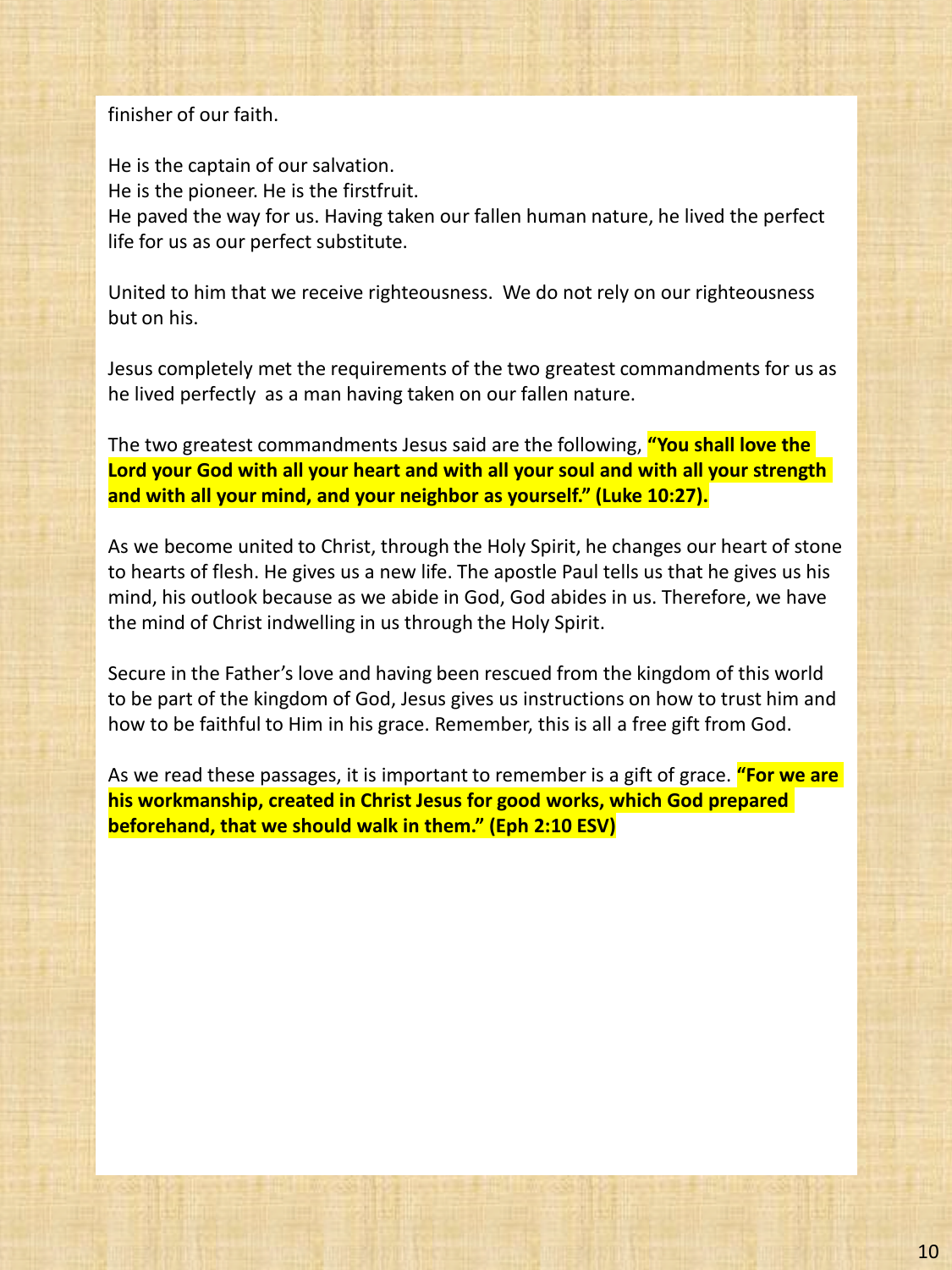## WHERE ARE SECURITY AND TRUST IS

11

The Father Desires to Give Us His Kingdom. Fear I

• "33 Sell your possessions, and give to the needy. Provide yourselves with moneybags that do not grow old, with a treasure in the heavens that does not fail, where no thief approaches and no moth destroys. 34 For where your treasure is, there will your heart be also." (Lu 12:33-34 ESV)

This passage refers to an attitude of giving. Our trust is not the material things, money or others opinion of us. Being secure in Christ, we are able to share our possessions with others who are in need.

This is not a scripture that condemns pension plan or savings for a rainy day. He is talking about an attitude of the heart.

We need to consider all the counsel of God as we read the Scriptures. For example, the apostle Paul wrote that God loves a cheerful giver. The apostle Paul writes about disciples who had first given themselves to God and then to the apostles to generously give to the poor in Jerusalem. The following is what he wrote: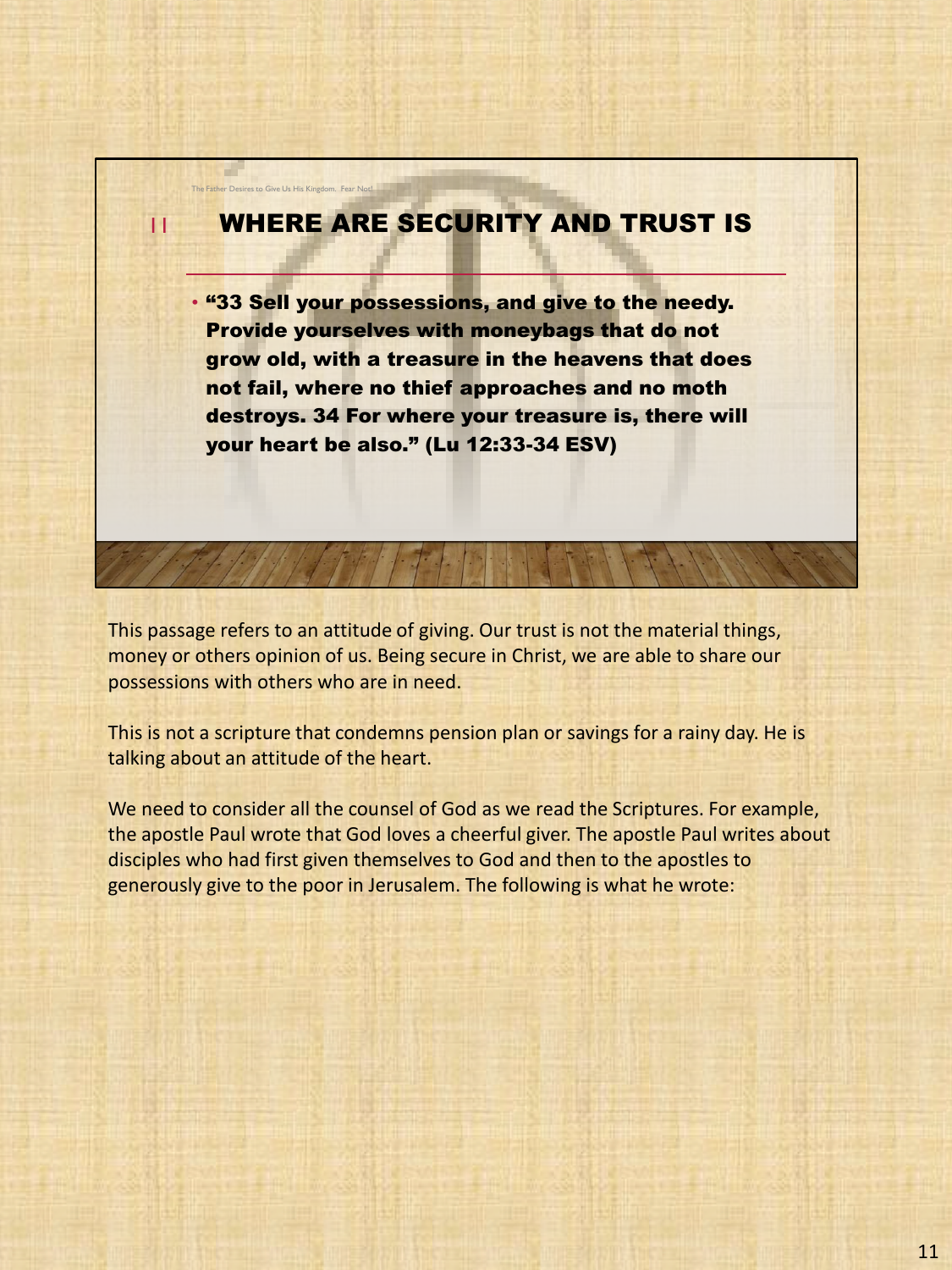• "6 ¶ The point is this: whoever sows sparingly will also reap sparingly, and whoever sows bountifully will also reap bountifully.

12

The Father Desires to Give Us His Kingdom. Fear Not!

• 7 Each one must give as he has made up his mind, not reluctantly or under compulsion, for God loves a cheerful giver. 8 And God is able to make all grace abound to you, so that having all sufficiency in all things at all times, you may abound in every good work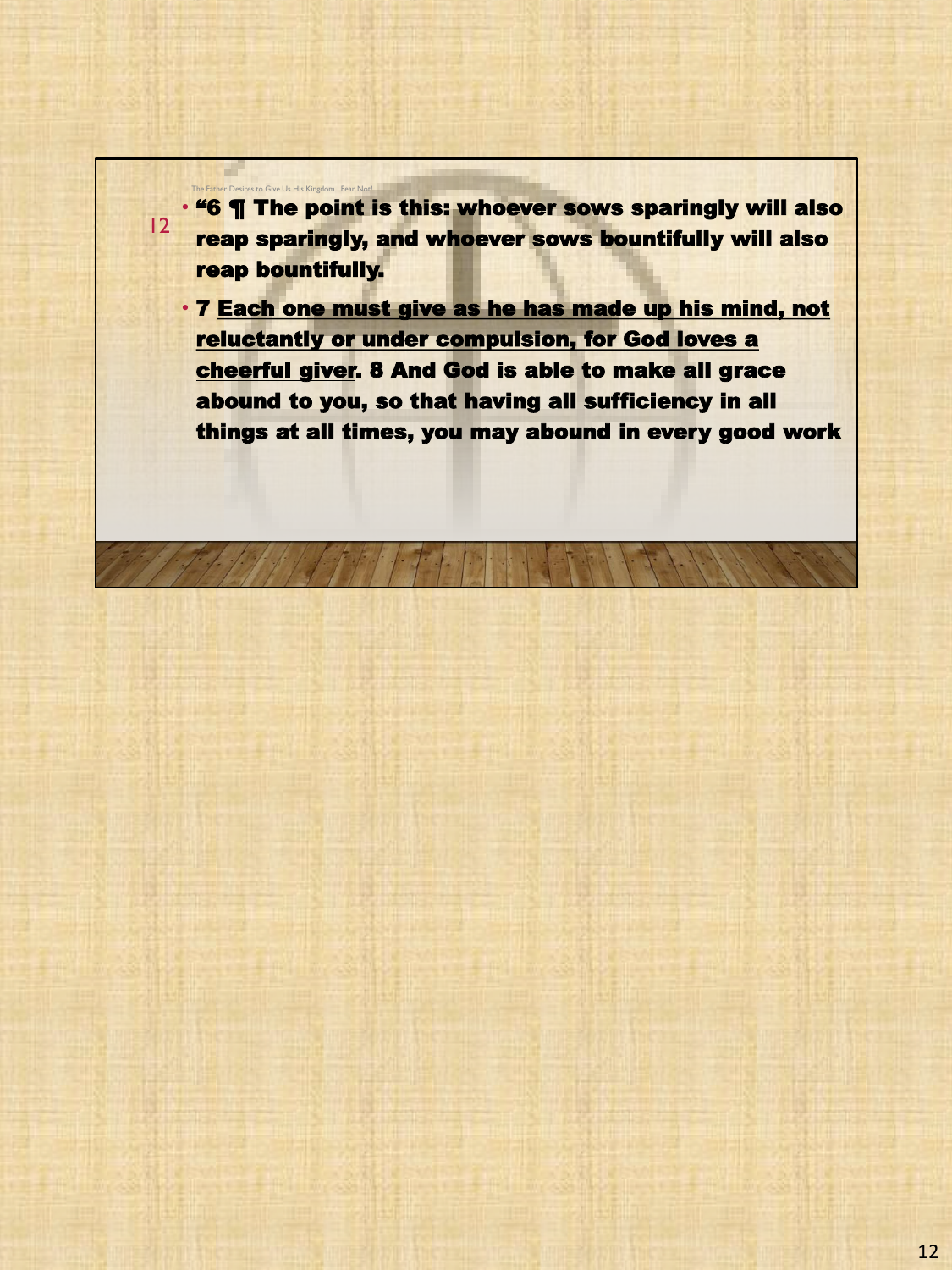13 . 9 As it is written, "He has distributed freely, he has given to the poor; his righteousness endures forever."

The Father Desires to Give Us His Kingdom.

10 He who supplies seed to the sower and bread for food will supply and multiply your seed for sowing and increase the harvest of your righteousness.

11 You will be enriched in every way for all your generosity, which through us will produce thanksgiving to God." (2Co 9:6-11 ESV)

Jesus was making a point using very strong language to show the disciples to put their hearts in God's kingdom and not in this world's kingdom.

For example, in the Beatitudes, Jesus was teaching against lust and how lusting after another woman was committing adultery. He said, "**If your right eye causes you to sin, tear it out and throw it away. For it is better that you lose one of your members than that your whole body be thrown into hell." (Mt 5:29 ESV).**

Jesus was using strong language to make a point. He was not asking men to literally tear out and try their eyes away.

If we place our treasure on earthly things, our hearts will be on earthly things. If we place our treasure on heavenly things, on the kingdom of God, that is where our treasure will be.

We will be able to be generous to those in need knowing that God will provide for us. The church in Laodicea fell into the trap of trusting in their physical riches. God corrected them because of their erroneous and troublesome perception. They had become lukewarm. Jesus said that he would spit them out of his mouth because of it.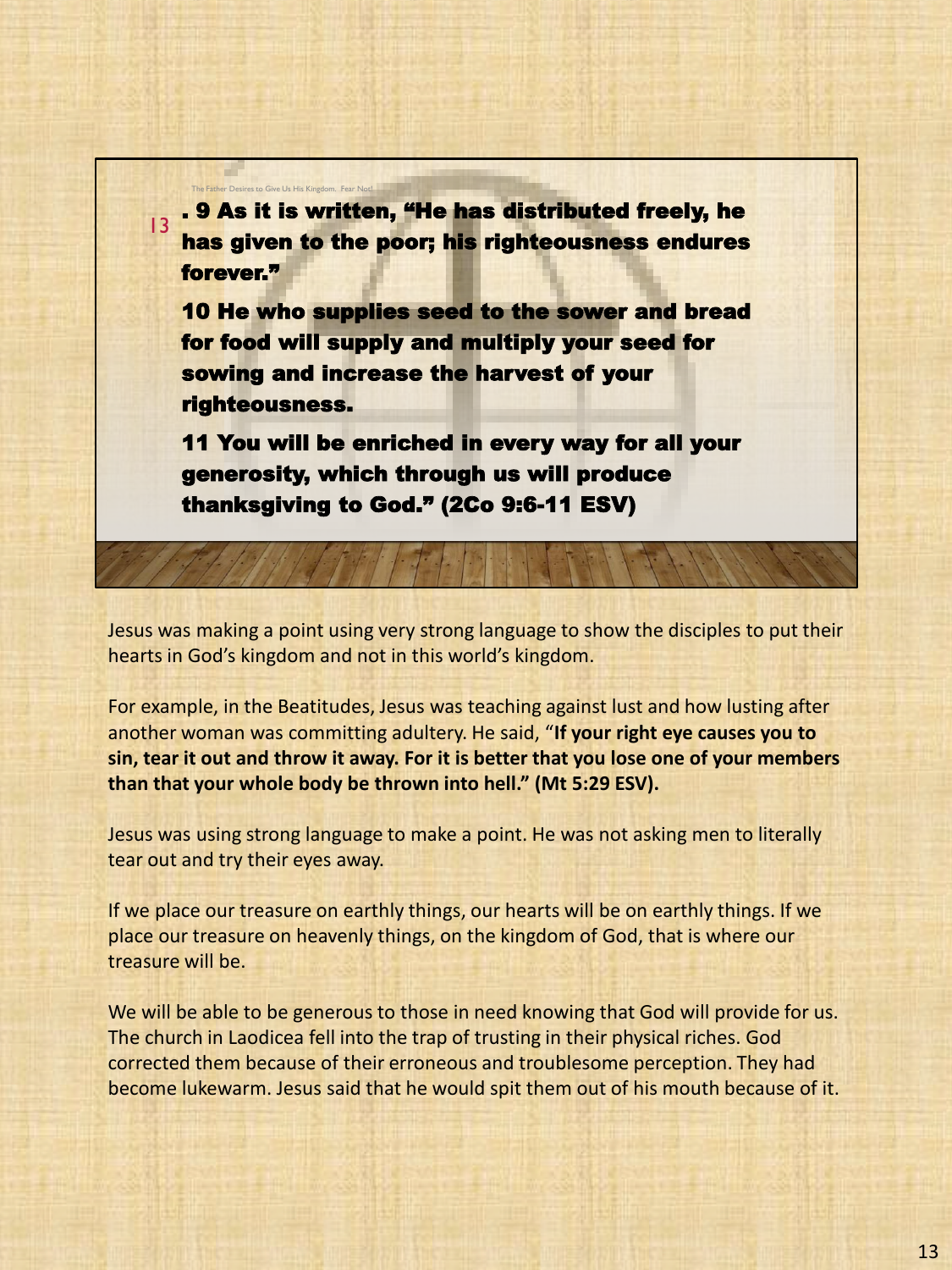(Next slide)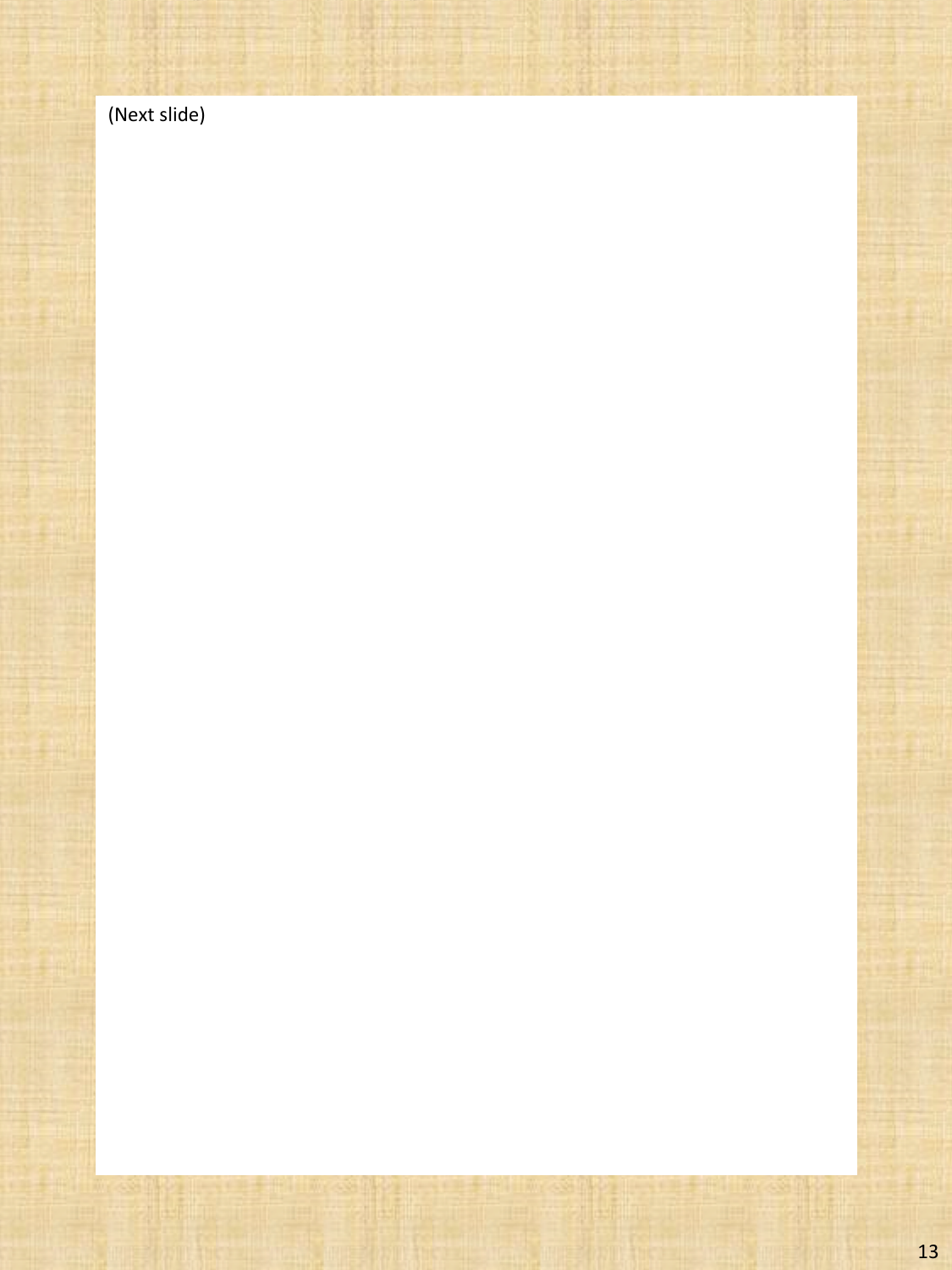

Humanly speaking, it is easy to deceive ourselves.

Everything we have belonged to God. God gives and we are to trust him to share with others in need trusting God to provide. This means to sacrificially give.

The treasurer in heaven will never fail and cannot be robbed.

*If we take Jesus too literally, we might think that he is making a rule against retirement savings. But his point is really about our heart—what it is that we treasure. We should value the heavenly rewards even more than we do the earthly savings. "For where your treasure is, there your heart will be also" (v. 21). If we value the things that God values, then our heart will be right and our behavior will be right, too.*

*"The eye is the lamp of the body. If your eyes are good, your whole body will be full of light. But if your eyes are bad, your whole body will be full of darkness. If then the light within you is darkness, how great is that darkness!" (vs. 22–23). Here Jesus seems to be using a proverb of his day, applying it to the desire for money. If we look at things in a good way, we will see opportunities to do good, to be generous. But if we look selfishly, enviously, we will be in moral darkness, corrupted by*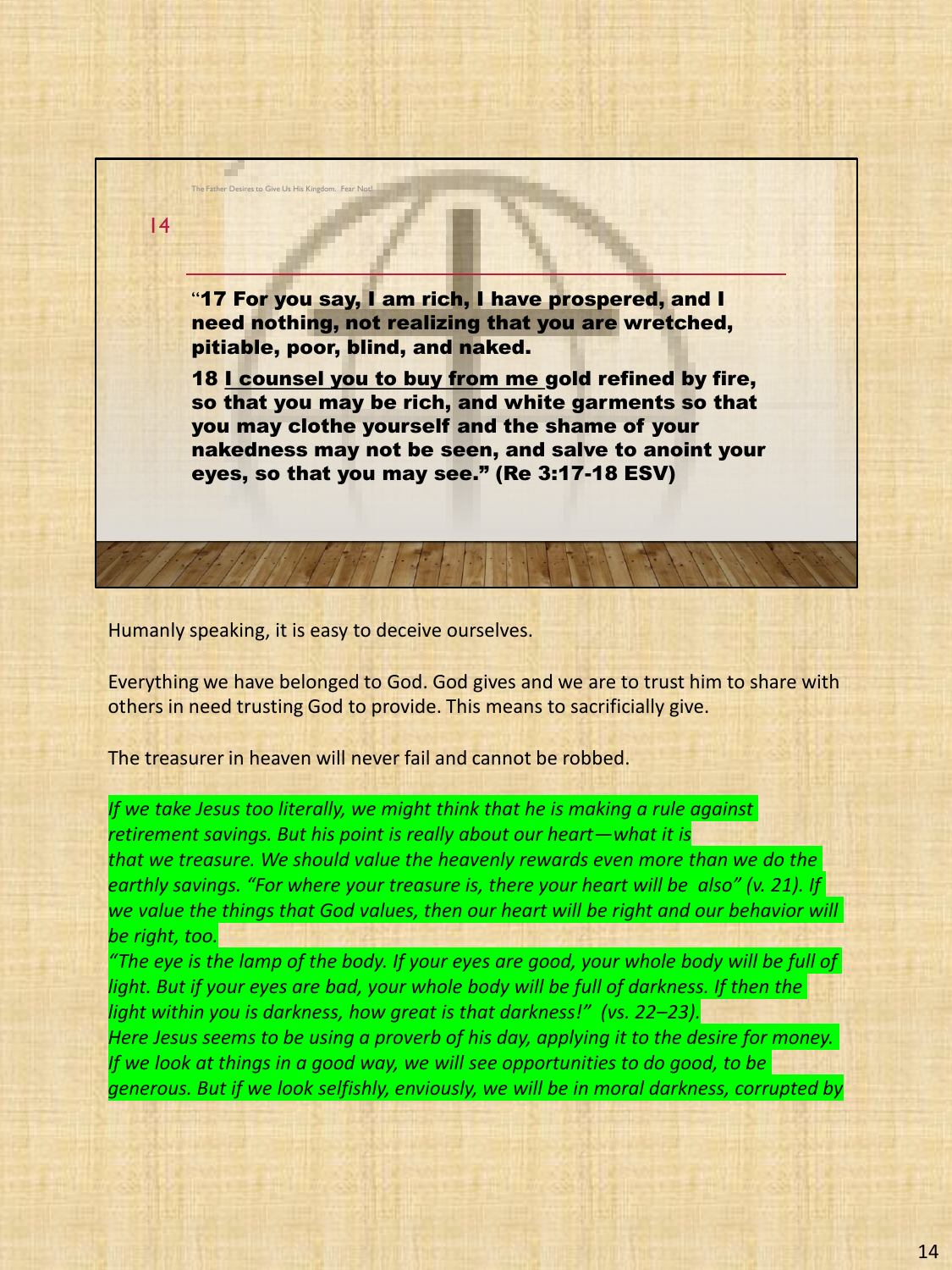#### *our desires.*

*What are we looking for in life—to get or to give? Are our bank accounts designed to serve ourselves, or to enable us to serve others? We are improved or corrupted by our goals. And if the inside is corrupt, if we are seeking only the rewards of this world, we are corrupt indeed.* (from GCI **from Exploring The Word of God 4 Gospel pages 93– 94)**

God, a good Father, will take care of us if we put him first. We need not worry about human opinion, and we do not need to worry about money and things. "But seek first his kingdom and his righteousness, and all these things will be given to you as well" (v. 33). We will live long enough, we will eat enough, we will have enough, if we have God. (idem)

The treasure in heaven is being united in Christ in the eternal relationship of the one God, Father, Son and Holy Spirit.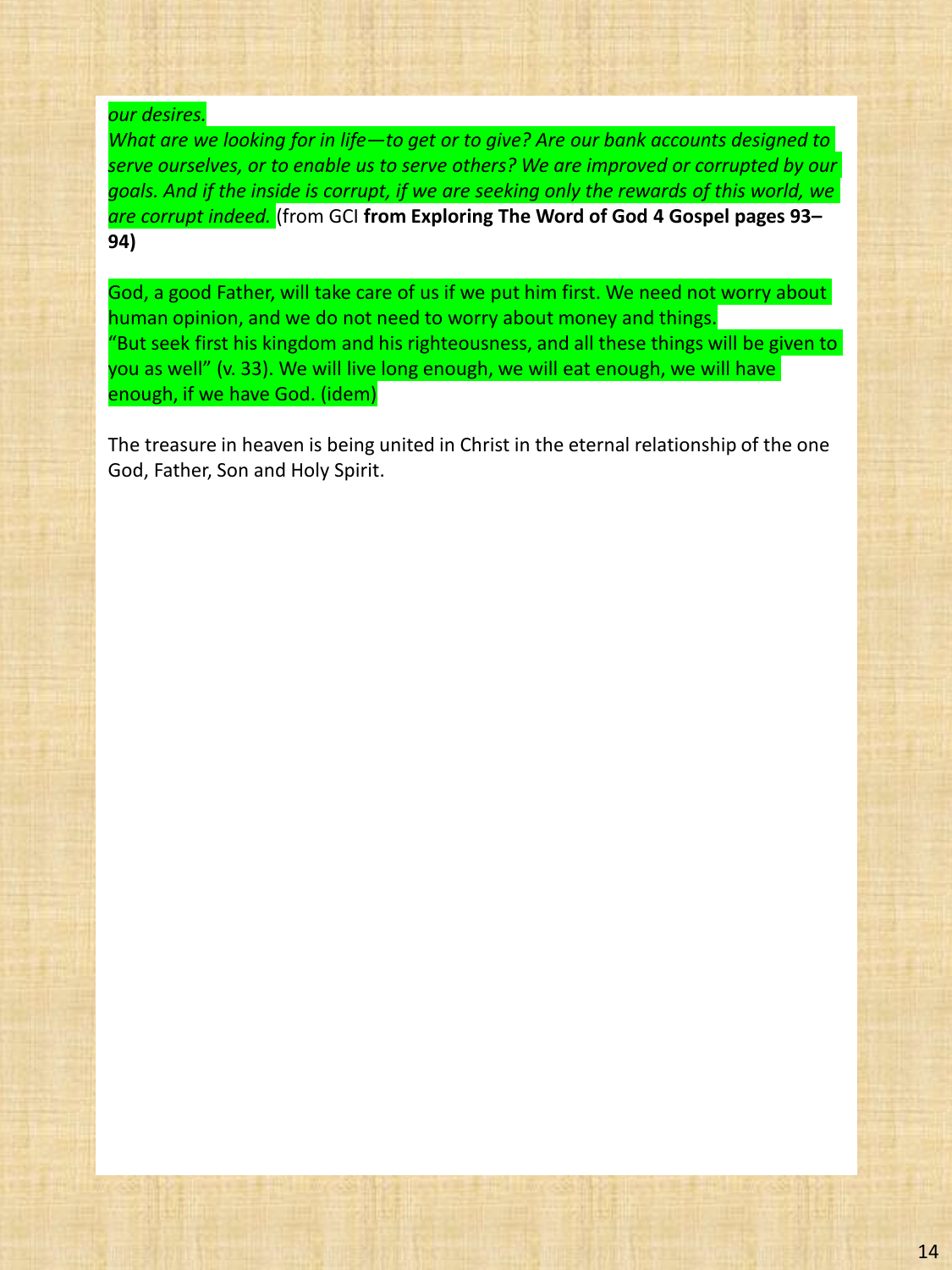

Being in Christ, being in God's grace, does not mean that we are to be lazy.

In the next verses, from 35 to 40, Jesus is telling his disciples to be diligent as they live in his grace. We do not know when Jesus will come to this earth. We only know that it is closer than it was yesterday or this morning when we woke up! Every generation of the disciples of Jesus was hoping that he would return in their lifetime. He didn't. The same applies to us. He might come in our lifetime and he might not.

Our treasure is secure in heaven.

Jesus came to the earth to serve. In the fullness of the Kingdom, Jesus tells us that he is coming to serve!!!

**"Blessed are those servants whom the master finds awake when he comes. Truly, I say to you, he will dress himself for service and have them recline at table, and he will come and serve them." (Lu 12:37 ESV)**

What a wonderful loving God we serve! Let us praise him secure in His love! In his greatness, he serves us. He has our well-being in mind. His desire is to give us his